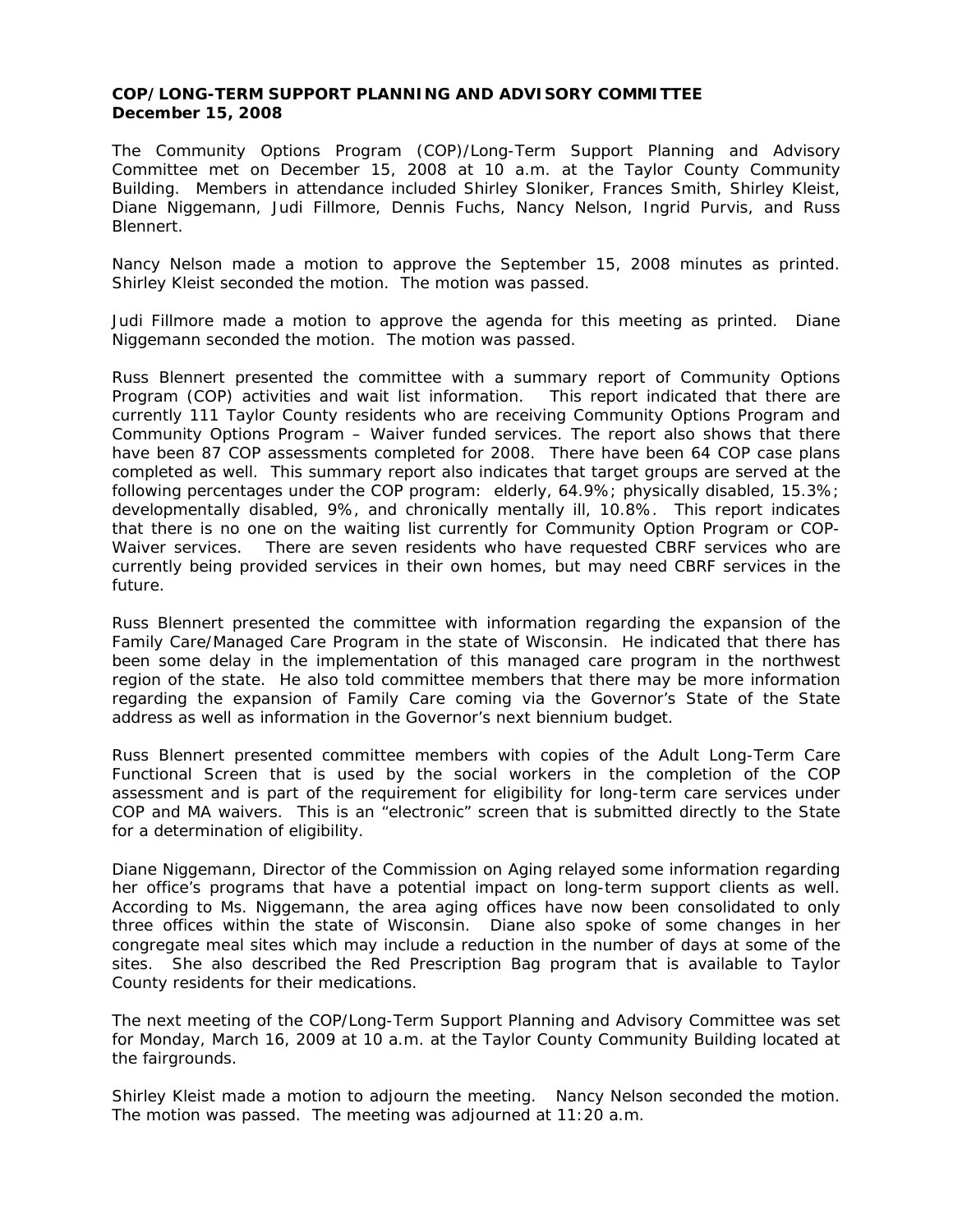Respectfully submitted: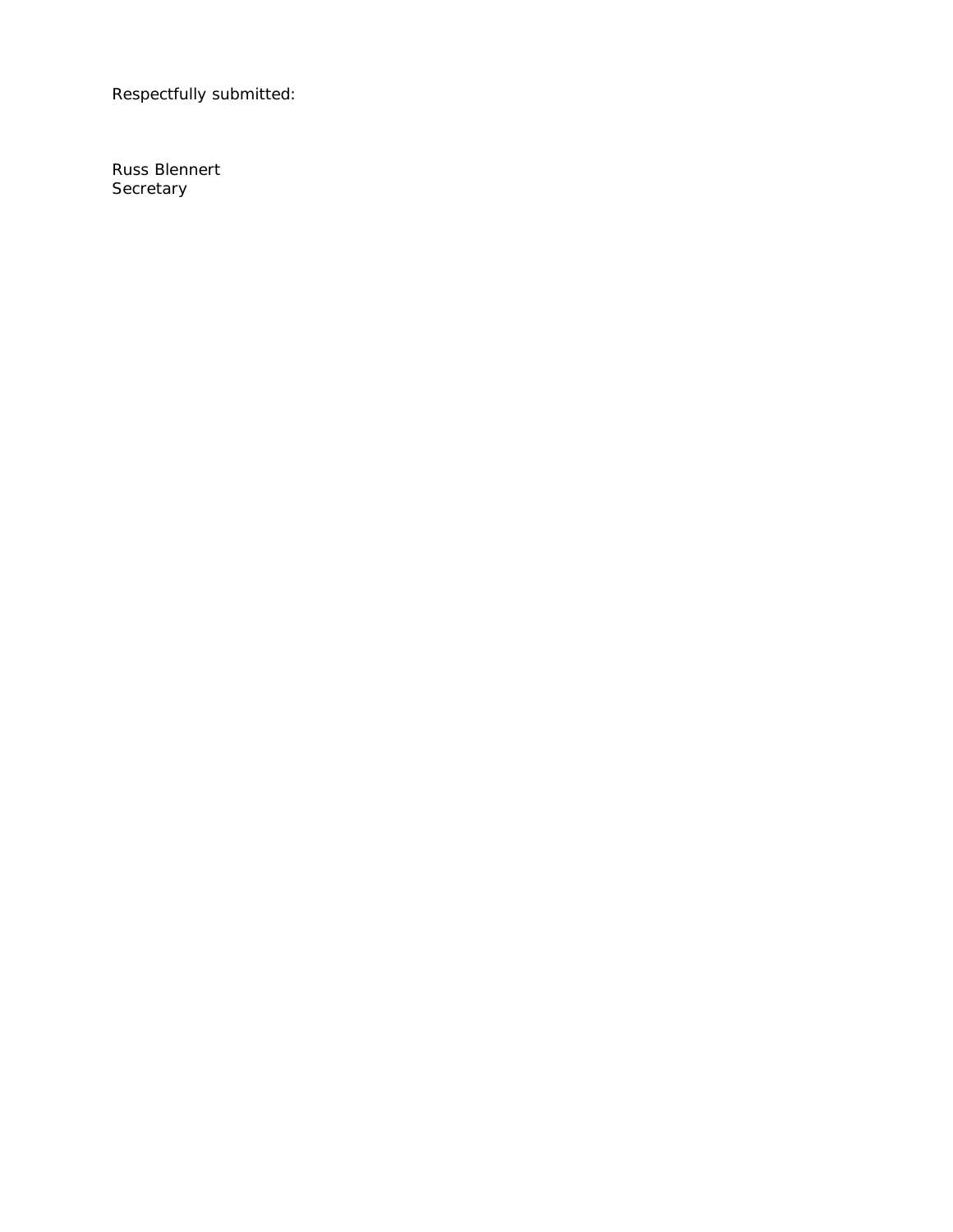## **COP/LONG-TERM SUPPORT PLANNING AND ADVISORY COMMITTEE September 15, 2008**

The Community Options Program (COP)/Long-Term Support Planning and Advisory Committee met on September 15, 2008 at 10 a.m. at the Taylor County Community Building. Members in attendance included Shirley Sloniker, Frances Smith, Shirley Kleist, Nancy Nelson, Ingrid Purvis, Dennis Fuchs, Reiny Klingbeil, Nancy Doberstein, George Southworth, Judi Fillmore, and Russ Blennert. RuthAnne Pipkorn attended representing the Taylor County Commission on Aging.

Nancy Nelson made a motion to approve the June 16, 2008 minutes as printed. Shirley Kleist seconded the motion. The motion was passed.

Nancy Doberstein made a motion to approve the agenda for this meeting as printed. Judi Fillmore seconded the motion. The motion was passed.

Russ Blennert presented the committee with a report of Community Options Program (COP) activities and wait list information. There are currently 99 Taylor County residents who are receiving Community Options Program and Community Options Program – Waiver funded services. This report indicates that there have been 68 COP assessments completed for 2008. There have also been 49 new case plans completed for this year. This report also indicates that the four target groups are served at the following percentages of the whole: elderly, 64.6%; physically disabled, 15.2%; developmentally disabled, 9.1%, and chronically mentally ill, 11.1%. There was some discussion among members that the mentally ill target group has increased in numbers regarding COP-funded services most recently. This resulted in discussion among members regarding the functional screen that is used to determine eligibility for the COP program and the Waiver programs. Russ Blennert indicated that the electronic functional screen that has been used for the past few years now takes subjectivity out of the equation regarding functional eligibility. This report also indicates that there are four people on the waiting list for CBRF services who are not on the program at this time. There are also five people on our waiting list for CBRF services who are currently receiving in-home services but whose needs are increasing. There are no people on the waiting list for COP or COP-Waiver services who are residing in their own homes or apartments.

Russ Blennert presented the committee members with three requests for high-cost funding for special one-time projects. This high-cost funding is available from the State of Wisconsin and it is completely new funding but it is contingent upon the approval of the Long-Term Support Committee. Funding for these high-cost projects is approximately 60% federal dollars and 40% state dollars.

- 1) This request is from an 85-year-old Taylor County resident who requires assistance in the form of a wheelchair ramp to his home and also bathroom modifications. The total cost of this project would be \$7,975.
- 2) This request is from a 52-year-old Taylor County resident who is physically disabled and does receive services from this agency through the Community Options Program in order to stay in her own home. The specific request is to repair an existing ramp and also to install a handicapped shower in the home.
- 3) This request is for an extensive bathroom modification for a 76-year-old Taylor County person who suffers from Parkinson's disease and now requires modification to the home in order to avoid placement in a nursing home. The total cost of this project would be \$11,644.

A motion was made by Nancy Doberstein to approve the high-cost funding projects as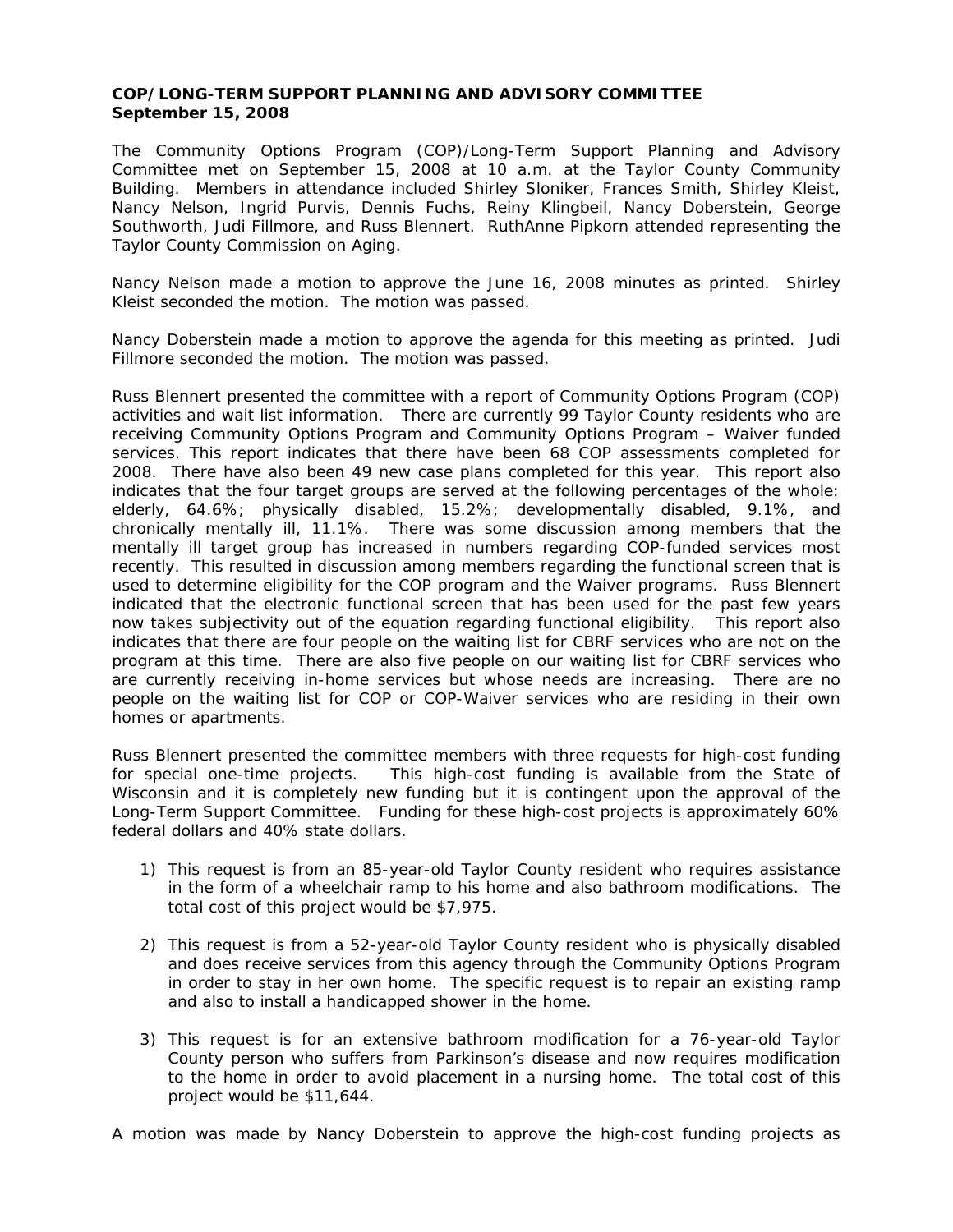described. Frances Smith seconded the motion. The motion was passed by committee members.

There was discussion by Russ Blennert and committee members regarding the status of the progress of the Long-Term Care Re-Design by the State of Wisconsin. Russ Blennert distributed a memorandum from the State of Wisconsin which describes that counties will continue to be responsible for adult protective services, which includes guardianships, protective placements, annual court reviews, elder abuse and adult-at-risk investigations after counties move to a "Family Care model" of management of the COP and Waiver programs. This memo from the state indicates that the amount of funding for all of these adult protective services provided by counties would be very minimal and, in fact, for Taylor County the amount of funding is stated to be \$24,780 per year. Russ Blennert described that these services are mandated by the state and, in fact, required of counties by statute. However, funding for the management of the operations of these functions is minimal and it appears will continue to be quite minimal. RuthAnne Pipkorn of the Commission on Aging stated that the Commission on Aging is not currently funded to provide disability benefit counseling for those people who are under 60 years of age, but only for those over 60. Under the state's proposed Family Care plan, such a disability benefit specialist would be available for people under 60 years of age at a regional aging and disability resource center. In response to questions from committee members, Russ Blennert indicated that a decision to move to engage in participation in the Family Care model would be a decision that would be made by members of the Human Services Board and the County Board itself.

The next meeting of the COP/Long-Term Support Planning and Advisory Committee was set for Monday, December 15, 2008 at 10 a.m. at the Taylor County Community Building located at the fairgrounds.

George Southworth made a motion to adjourn the meeting. Nancy Doberstein seconded the motion. The motion was passed. The meeting was adjourned at 11 a.m.

Respectfully submitted: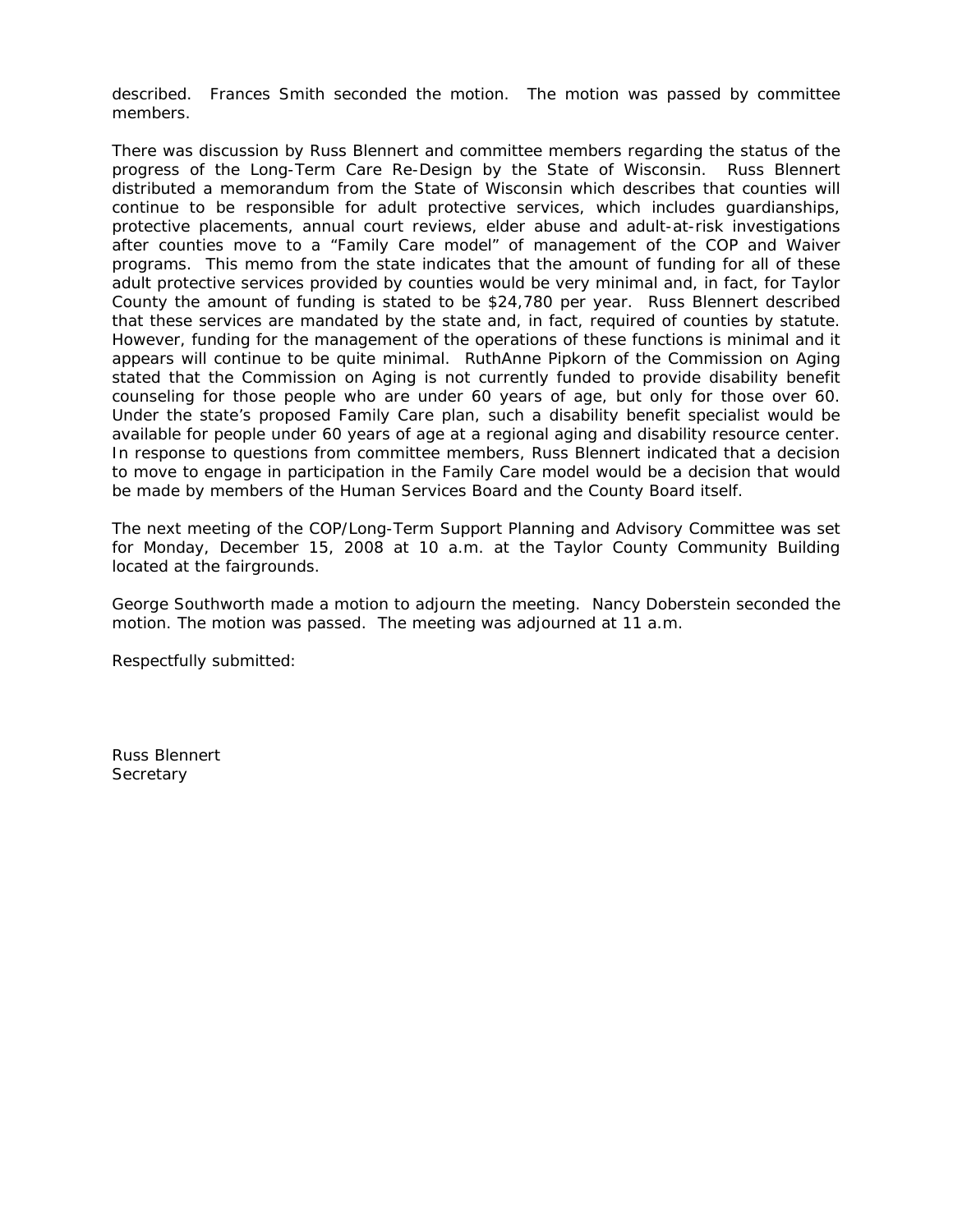## **COP/LONG-TERM SUPPORT PLANNING AND ADVISORY COMMITTEE June 16, 2008**

The Community Options Program (COP)/Long-Term Support Planning and Advisory Committee met on June 16, 2008 at 10 a.m. at the Taylor County Community Building. Members in attendance included Shirley Sloniker, Frances Smith, Dennis Fuchs, Shirley Kleist, Nancy Nelson, Nancy Doberstein, George Southworth, Ingrid Purvis, Reiny Klingbeil, Judi Fillmore, Diane Niggemann, and Russ Blennert.

Shirley Kleist made a motion to approve the March 24, 2008 minutes as printed. Judi Fillmore seconded the motion. The motion was passed.

Frances Smith made a motion to approve the agenda for this meeting as printed. Nancy Nelson seconded the motion. The motion was passed.

Russ Blennert presented the committee with a report of Community Options Program (COP) activities and wait list information. Currently there are 95 Taylor County residents receiving Community Options Program and Community Options Program – Waiver funded services. There have been 58 new COP assessments completed for 2008. There have been 35 case plans developed during this time as well. The target groups that are served are served at the following percentages of the whole: elderly, 64.2%; physically disabled, 15.8%; developmentally disabled, 10.5%, and chronically mentally ill, 9.5%. This report also indicates that there continues to be a waiting list for Community Options Program services in Taylor County, although the list has continued to go down quite dramatically of recent. Currently, there is only one person on the waiting list for in-home services in Taylor County. There are no people on the list for an increase in in-home services. Currently, there are four people who are being served but are on the list for CBRF funding and there are also seven people on the waiting list for CBRF services who are not on the program. There was some discussion among committee members regarding the relatively small waiting list and specifically for in-home services in Taylor County as compared with much of the State. There was also discussion regarding the nursing home relocation slots that have been accessed by Taylor County which has had a positive effect on serving people in the community.

Russ Blennert presented the committee with one request for special high-cost funding for a one-time limited project that is available from the State of Wisconsin. Funding for the COP high-cost project is approximately 60% federal and 40% state funding.

4) This request is from the family of a six-year-old child who is a participant in the Children's Waiver Program in Taylor County. The specific request is for funding of \$8,859 for the construction of a backyard enclosure that would limit the wandering behavior of this child and would provide for his safety. A motion was made by Diane Niggemann to approve the high-cost funding for this person. Frances Smith seconded the motion. The motion was passed.

Russ Blennert and Diane Niggemann presented committee members with a general update of the Long-Term Care Re-Design, or Family Care as it is known. Informational maps were distributed which indicated the various Family Care organizations in and around the state and also indicated start-up dates for Family Care participation by counties and groups of counties. There was a great deal of discussion regarding Family Care and Family Care implementation by the State of Wisconsin and discussion regarding the merits or value of Family Care implementation versus the current COP and Waiver Programs that are now serving people. Russ Blennert and Diane Niggemann will continue to monitor the Family Care implementation and provide feedback.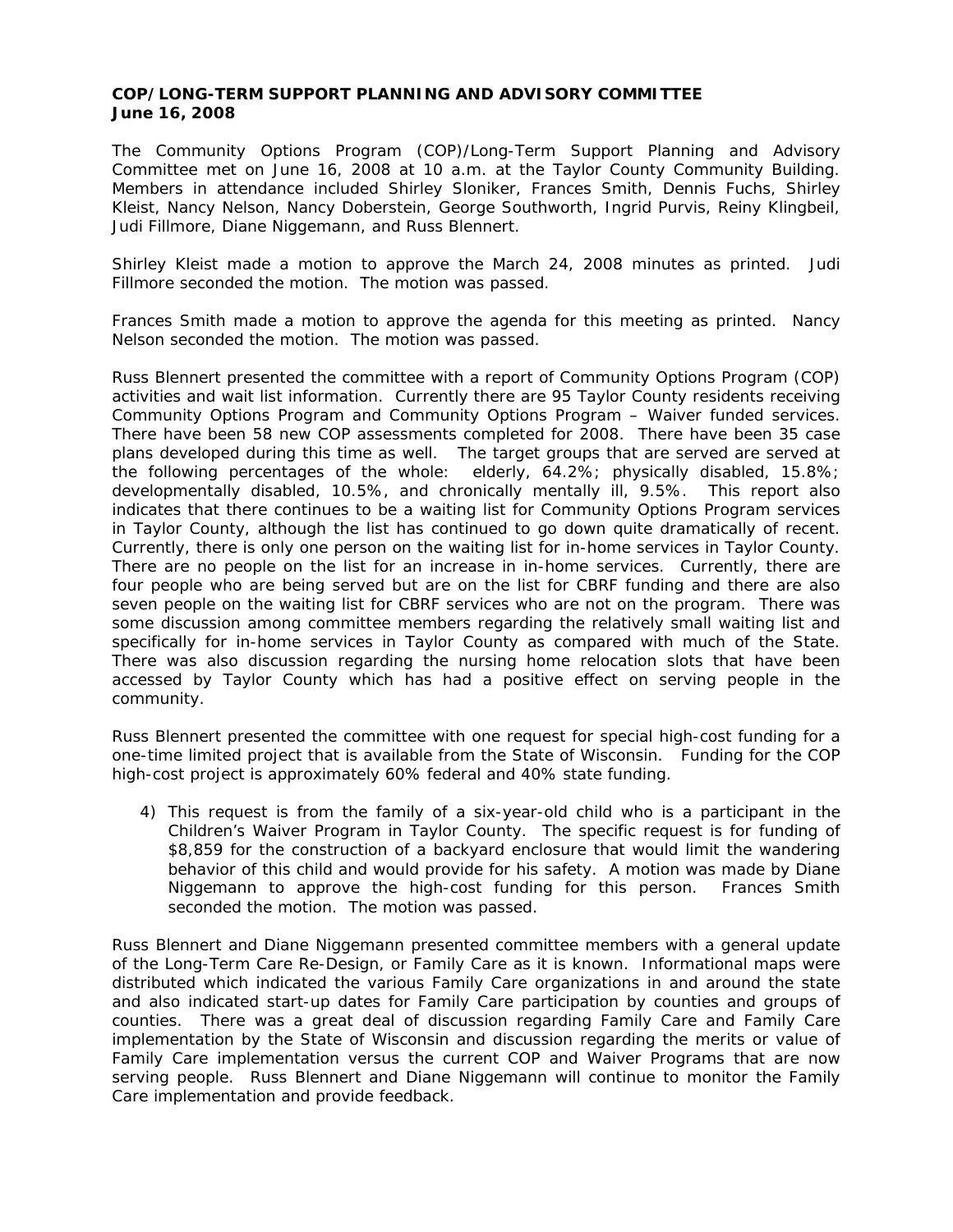Diane Niggemann, Director of the Commission on Aging and committee member informed the committee of some of the upcoming events sponsored by the Commission on Aging. These include "Living Well with Chronic Conditions," a "Final Affairs" seminar, and an "AARP Driver Safety Course."

Diane also informed committee members about the RX Take Home Bag Program she is sponsoring to assist Taylor County residents with management of their medication.

The next meeting of the COP/Long-Term Support Planning and Advisory Committee was set for Monday, September 15, 2008 at 10 a.m. at the Taylor County Community Building located at the fairgrounds.

George Southworth made a motion to adjourn the meeting. Shirley Kleist seconded the motion. The motion was passed. The meeting was adjourned at 11:25 a.m.

Respectfully submitted: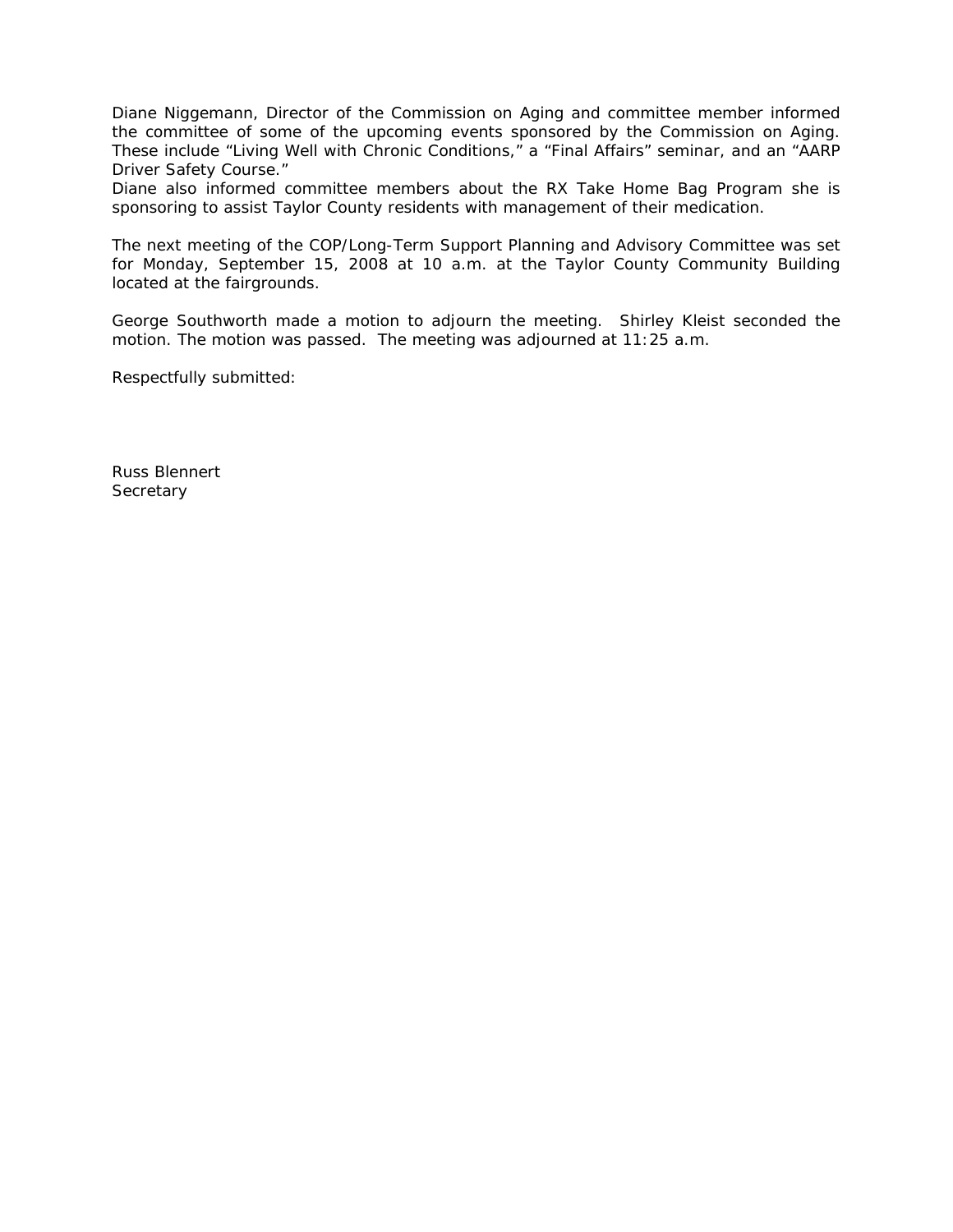## **COP/LONG-TERM SUPPORT PLANNING AND ADVISORY COMMITTEE March 24, 2008**

The Community Options Program (COP)/Long-Term Support Planning and Advisory Committee met on March 24, 2008 at 10 a.m. at the Taylor County Community Building. Members in attendance included Shirley Sloniker, Dennis Fuchs, Frances Smith, Nancy Doberstein, Shirley Kleist, Nancy Nelson, George Southworth, Ingrid Purvis, Reiny Klingbeil, Judi Fillmore, Diane Niggemann, and Russ Blennert.

Shirley Kleist made a motion to approve the December 17, 2007 minutes as printed. Nancy Nelson seconded the motion. The motion was passed.

Nancy Doberstein made a motion to approve the agenda for this meeting as printed. George Southworth seconded the motion. The motion was passed.

Peggy Nordgren of the UW-Extension Office presented the committee with the results of a Family Caregiver's Survey that had been distributed to employees of Taylor County. Results of the survey indicated that of the 106 employees completing the survey, 59% are caregivers. In addition to other things, the survey did look at the amount of time employees are spending in care-giving duties and the impact that these duties would have on one's employment. Peggy plans to continue to survey other employees in Taylor County. This is part of an AARP pilot program regarding caregiver issues. She plans to start a "prepared to care" educational program beginning in November 2008.

Russ Blennert presented the committee with a report of Community Options Program (COP) activities and wait list information. This report indicates that currently there are 96 Taylor County residents who are receiving Community Options Program and Community Options Program – Waiver funded services. There have been 20 new COP assessments completed to this date in 2008. There have been 15 COP case plans developed during this time period as well. The target groups served under these programs includes elderly, 67.7%; physically disabled, 14.6%; developmentally disabled, 12.5%, and chronically mentally ill, 5.2%. There continues to be a waiting list for the Community Options Program in Taylor County. Currently, there are seven people on the waiting list for Community-Based Residential Facility funding, 13 people on the waiting list for in-home services, and there are four people who are receiving services in their home but are on the waiting list for CBRF funding. There have been some changes in the makeup of the waiting list; some have been taken off the waiting list and served, while other new persons have been placed on the waiting list over the past three months. There was some discussion regarding the lack of new funding for the COP program by the State of Wisconsin, which has directly resulted in the waiting list situation in Taylor County. Russ Blennert did discuss with committee members that new nursing home relocation slots have been accessed for some folks who have met the particular criteria for this funding. Additionally, Taylor County has pursued high-cost funds for particular services that apply and meet the criteria for this one-time funding as well.

Russ Blennert presented the committee with five requests for special high-cost funding for one-time limited projects for Taylor County residents. High-cost funding for these projects has been approved by the State of Wisconsin. State policy also requires that the Long-Term Support Committee approve these requests as well. Funding for the COP high-cost awards is approximately 60% federal and 40% state funding.

5) This is a request from a 74-year-old Taylor County woman for whom a nursing home relocation slot has been approved by the State of Wisconsin for her residence at a Community-Based Residential Facility. High-cost funds were also requested, however, to pay for the room and board portion of her residence which is not a service that the MA Waiver Program funds. The request that was approved by the state included funding for her room and board for the first six months which totaled